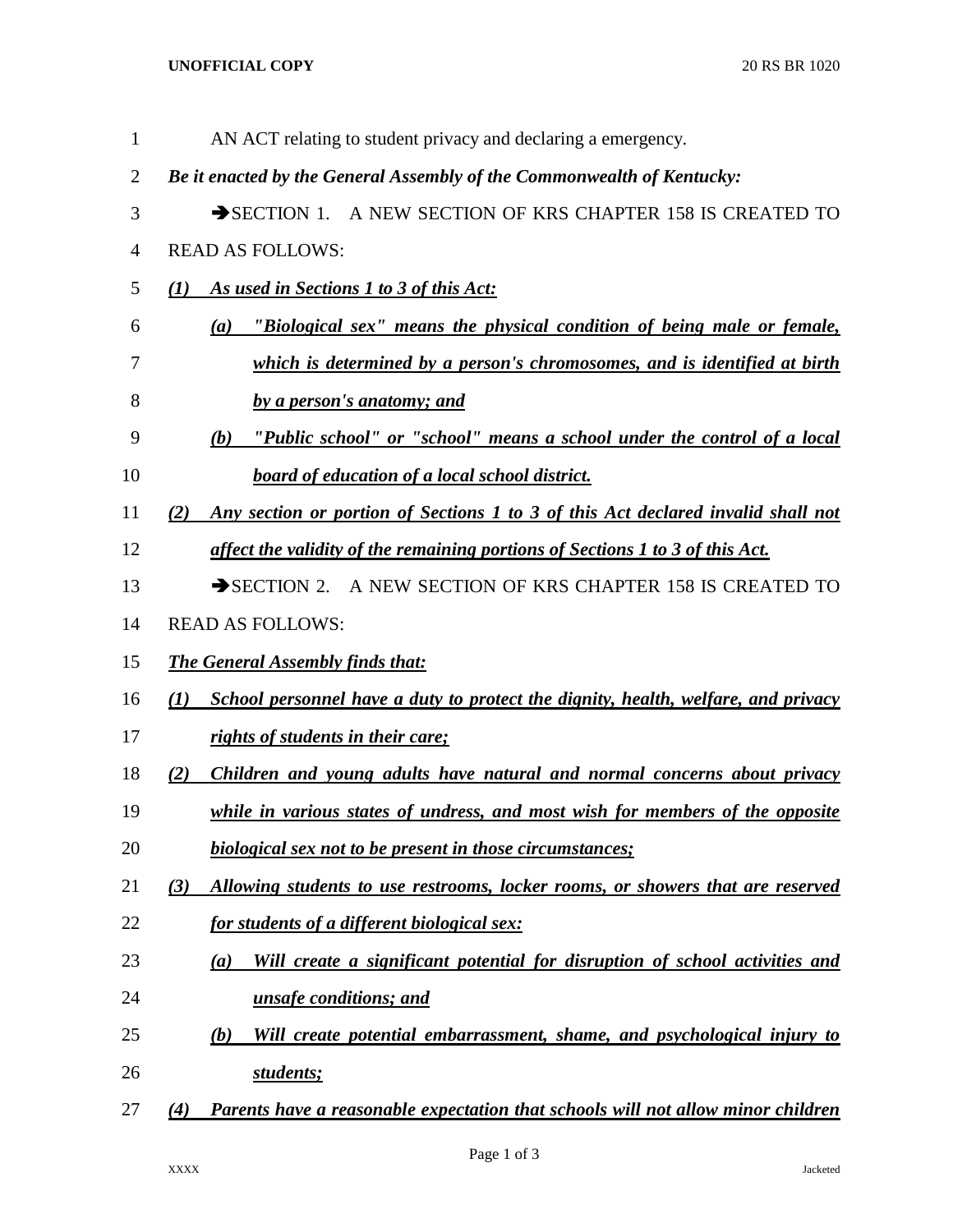**UNOFFICIAL COPY** 20 RS BR 1020

| 1  | to be viewed in various states of undress by members of the opposite biological             |
|----|---------------------------------------------------------------------------------------------|
| 2  | sex, nor allow minor children to view members of the opposite sex in various                |
| 3  | states of undress; and                                                                      |
| 4  | (5)<br>Schools have a duty to respect and protect the privacy rights of students,           |
| 5  | including the right not to be compelled to undress or be unclothed in the presence          |
| 6  | of members of the opposite biological sex.                                                  |
| 7  | A NEW SECTION OF KRS CHAPTER 158 IS CREATED TO<br>$\rightarrow$ SECTION 3.                  |
| 8  | <b>READ AS FOLLOWS:</b>                                                                     |
| 9  | Every school restroom, locker room, and shower room designated for student use<br>(I)       |
| 10 | accessible by multiple students at the same time shall be designated for and used           |
| 11 | by male students only or female students only.                                              |
| 12 | In every school setting in which a student may be in a state of undress in the<br>(2)       |
| 13 | presence of other students, school personnel shall provide separate, private areas          |
| 14 | designated for use by students based on their biological sex.                               |
| 15 | A student who asserts to school officials that his or her gender is different<br>(3)<br>(a) |
| 16 | from his or her biological sex and whose parent or legal guardian provides                  |
| 17 | written consent to school officials shall be provided with the best available               |
| 18 | accommodation, but that accommodation shall not include the use of                          |
| 19 | student restrooms, locker rooms, or shower rooms designated for use by                      |
| 20 | students of the opposite biological sex while students of the opposite                      |
| 21 | biological sex are present or could be present.                                             |
| 22 | Acceptable accommodations may include but not be limited to access to<br>(b)                |
| 23 | single-stall restrooms, access to unisex bathrooms, or controlled use of                    |
| 24 | faculty bathrooms, locker rooms, or shower rooms.                                           |
| 25 | While accessing a restroom, locker room, or shower room designated for<br>(4)<br>(a)        |
| 26 | use by his or her biological sex, a student encountering a person of the                    |
| 27 | opposite biological sex shall have a private cause of action against the                    |